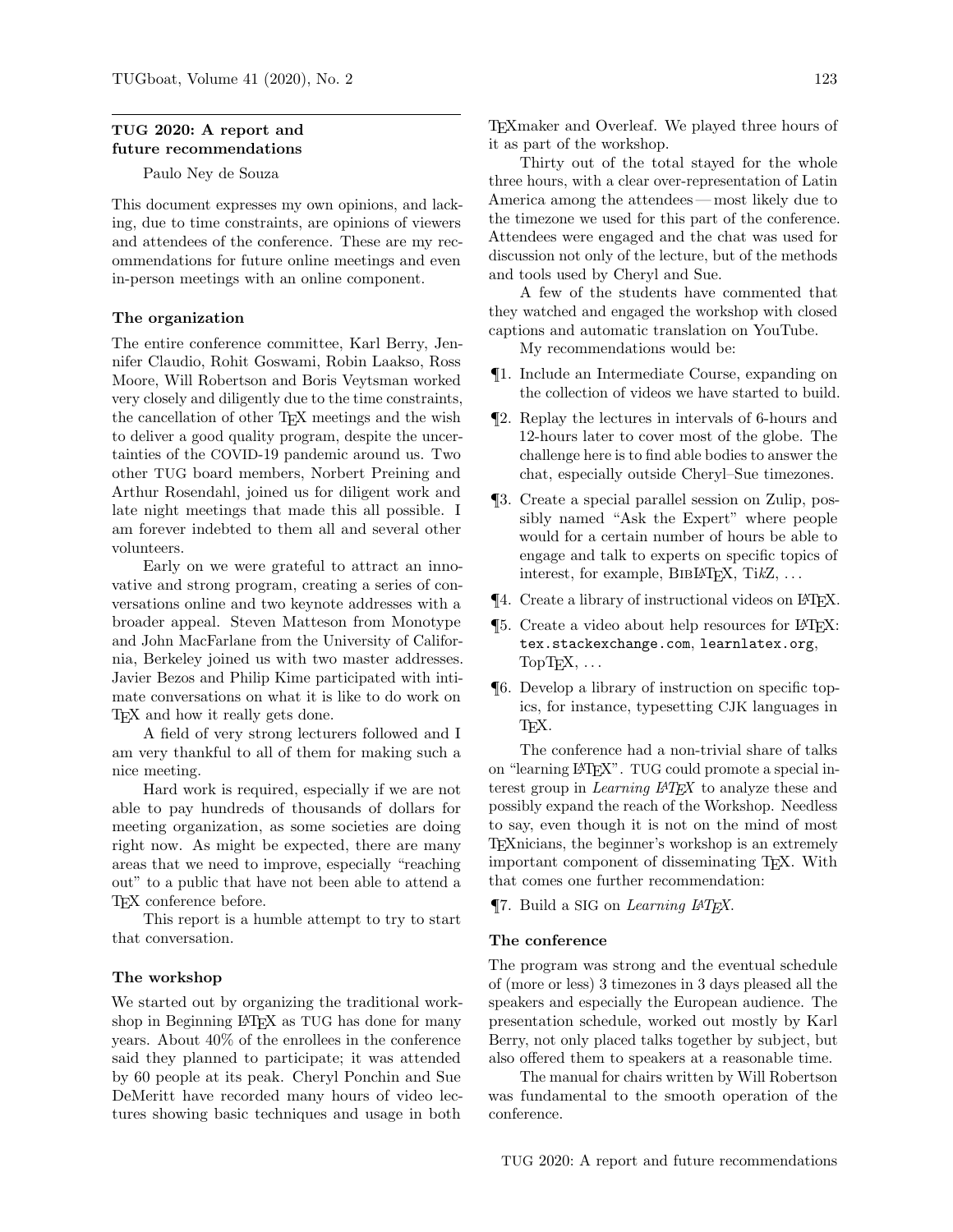I was happy to be able to offer a document for speakers on creating and recording online presentations. With Ross Moore's processing into an accessible PDF, it remains available at [tug.org/tug2020/](https://tug.org/tug2020/pres.pdf) [pres.pdf](https://tug.org/tug2020/pres.pdf).

# Attendance

A total of 360 people enrolled for the conference and attendance at a peak was about 130, a mix of many old timers and some new faces, and quite a high percentage of anonymous viewers. (So the benefits of requiring a validated registration, mentioned below, need to be balanced against the reduced participation if anonymous viewing is not allowed.)

Coordinating a social scene complementary to the conference proved to be a bit harder than we expected. Most platforms imposed unnecessary restriction on enrollment, assignment and use. We moved from Zoom to Google Meet to GoToMeeting and finally settled on Zulip and Gather Town.

The entire social scene was set up by Rohit Goswami. We did not have much time to publicize it properly and redirect people there, but despite that, the Zulip instance had 80 people on it, some spirited discussion and hopefully people will continue to discuss there.

We ran a single ad for Gather Town at the top of the schedule page and it was well used given the timing. Groups of up to 15 people hanging out while some stragglers roamed free in the map (peak usage of around 23 people).

¶8. Evaluate the social interaction platforms to find something to complement the main platform used by the conference.

# Technicalities

Next I move over to some technical issues that we should address in the interest of consistency, decreasing the workload and put more reliability in the process, by introducing more automation. This section and the next three are intrinsically related.

Zoom decides on the resolution at which to record a meeting depending on several factors including the resolution of the original source material, the server that is playing the material, and even available bandwidth. Because of this and some other limitations— one being the impossibility of muting yourself while playing any material— Zoom should be run on a server by itself, and not mixed with other tasks of the chair such as tending to email, chat or keeping the schedule of the conference.

We ran the whole conference on a flatfile database, but the frequent need to deal with:

• different roles for the same person

- talks being given by more than one person
- frequent calculations with time
- connection with Zoom API for controlling access

points to the need for an RDBMS that would simplify and automate various tasks. It would also systematize the development of support tools by different contributors and be more maintainable in the end.

We ended up having to deal with time in 4 different timezones: PDT, UTC, CEST and the attendee's own timezone. Most of this would have been easier with an RDBMS.

This time around, integration with Zoom and [researchseminars.org](https://researchseminars.org) required intense copy/paste of data, treatment of spreadsheets, etc., all of which would be simplified. So proceeding with the list:

- ¶9. Run the Zoom server on a dedicated machine not laptops.
- ¶10. An RDBMS to make some of the services easier to implement and maintain.
- ¶11. Tighter integration with Zoom.
- ¶12. Better integration with [researchseminars.org](https://researchseminars.org).

Given the short time to prepare for the conference, we did not have time to evaluate the alternatives to Zoom and Google Meet, especially open source platforms like Jitsi. Since Zoom was made available in partnership with the University of Adelaide, it is quite possible that other options are not going to be a match for that, due to the necessity to rent, set up, and maintain a good server. Nonetheless, since we are strong open source supporters, it behooves us to:

¶13. Evaluate the use of Jitsi ([jitsi.org](https://jitsi.org)), MIT Unhangout ([unhangout.media.mit.edu](https://unhangout.media.mit.edu)), and Apache OpenMeetings ([openmeetings.](https://openmeetings.apache.org) [apache.org](https://openmeetings.apache.org)) vs. Zoom.

# Automation

We did automate many tasks, but need to go much further. Examples are the prompter for the talks, the schedule page and the generation of the title-cards.

The work that is needed *live* at the conference, such as beginning/ending a talk and running of the announcements for the upcoming lecture, required manual labor and login privileges by the chair, and so took noticeable time and was prone to error. In addition, the list of participants, issuing of certificates, and arrangements and classifications of paper, slides and videos was done by hand. They can all be automated with cron and a submission suite, and the chairs should only need to act in case the schedule gets late or some other altering occurrence, ideally via a web interface.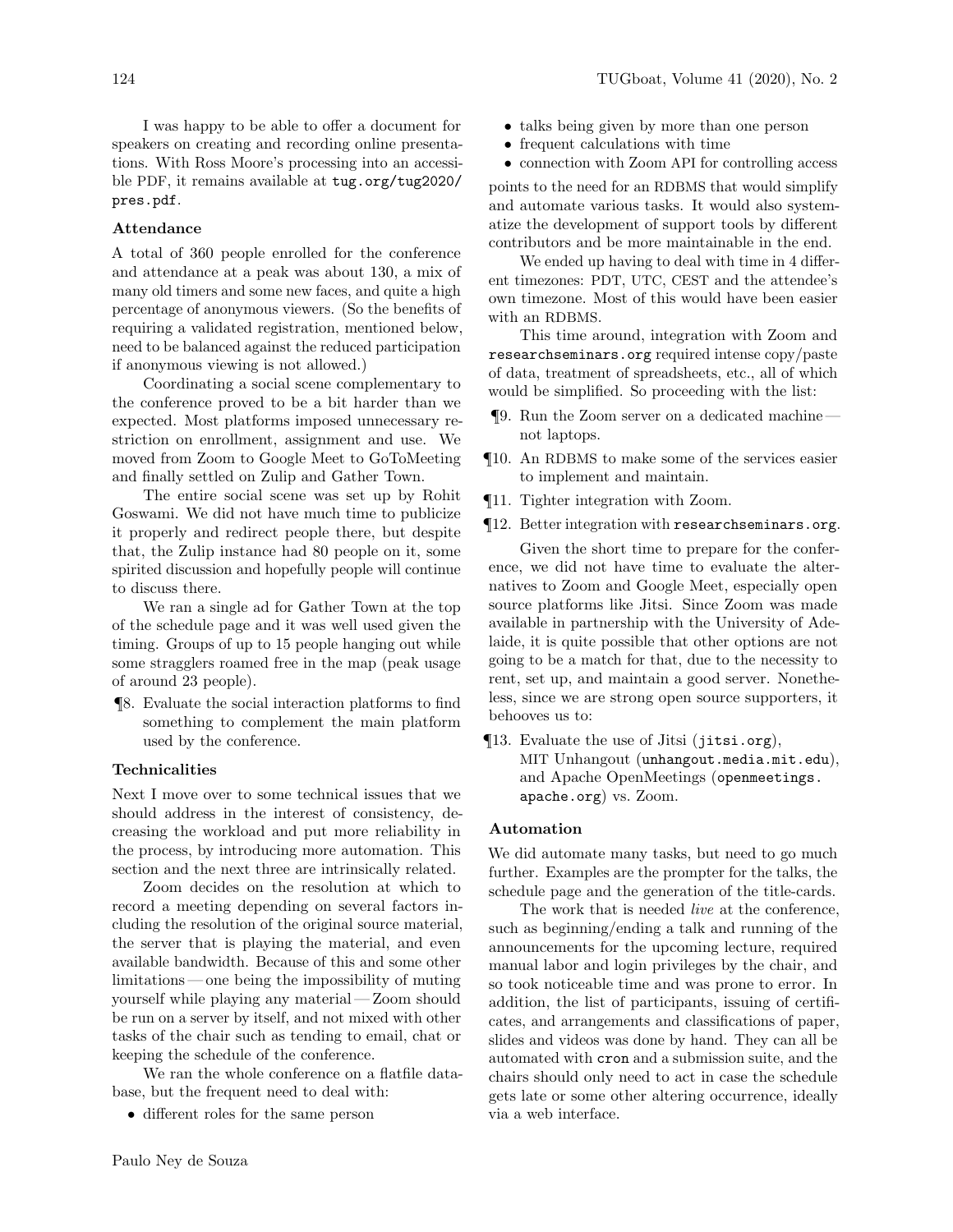We should expand the prompter display interface to be a full dashboard showing all the aspects of what is happening automated in the background and how to revert anything, including small tasks like record and stop recording.

The line of thought here is to free the chair and hosts for the work of chairing and hosting. Recommendations are:

- ¶14. Automate the live talk on/off.
- ¶15. Automate displaying of the title-cards.
- ¶16. Automate list of participants.
- ¶17. Automate issuing of certificates.
- ¶18. Our server should automatically receive submissions from speakers and classify slides, preprints and movies for the talks, put them in the right places and update the schedule accordingly.

## Redundancy

All chairs had access to all files necessary via Dropbox and this worked well, but last-minute impossibilities and even an unsuitable network connection can make the work of a chair very painful. To accommodate for that we should train and should always have available a replacement chair and a co-host:

¶19. We should have redundancy of chairs for every session — disasters can happen!

# The website

The website now has a huge lack of conformity. Displaying the times in the reader timezone did require a bit more information on the page and a framework. This discrepancy should be resolved and some conformity brought to the display of this new information. ¶20. Make all pieces of the website consistent.

### Social media strategy

We did not have much time to build a social media strategy, either for advertising the conference or to promote the meeting among possible attendees, and a last-minute emergency with one of the organizers almost spelled disaster. We were rescued by Rohit Goswami, who quickly built on the efforts by Jennifer Claudio and added the social rooms to the meeting. These should all be tied to the usernames used to enroll for the conference.

- ¶21. A social media strategy for publicizing the conference in at least four channels:
	- (a) TEX user groups worldwide
	- (b) Our own TUG membership
	- (c) Facebook
	- (d) Twitter
- ¶22. Automated Twitter and Facebook feed for every talk.
- ¶23. Ads on StackExchange.

I also emailed every author of articles in TUGboat over the last two years and that was an arduous task. Having a submission sequence would make that an easy operation.

¶24. Invite submissions by authors of TUGboat and other TEX publications.

# More volunteer help

More volunteers with the conference are always welcome. We can use help managing the chat streams on Zoom, YouTube and Zulip during the workshop and conference:

- ¶25. Manage the chat in YouTube and feed back into the Q&A.
- ¶26. Help with the chat on Workshop.
- ¶27. Help with "Ask an Expert".

# Work coordination

Assignment and cooperation of work among volunteers is always a hard issue because of people's availability and set of skills, nonetheless we should use systems that permit a more transparent and easier to deal with list of assignments and expectations.

The back room chat of organizers in WhatsApp was fundamental to solve a few problems. Same goes for sharing all files for the conference in Dropbox.

- ¶28. Use a task management like Asana, Trello, etc., for work coordination.
- ¶29. Use preset online meetings for touching base on difficult issues.
- ¶30. Texting on WhatsApp for backroom of the conference organizers.

## Speakers

The work and interaction with speakers is not simple. We have spent more time processing 5 (problematic) talks than the other 35 added together. Some stricter guidelines are called for because of the added work necessary to check the videos.

The live talks worked wonderfully well, but to keep things consistent in Zoom, we should give stricter directions to speakers on setting the resolution of their monitors. That will help obtain a smoother and consistent recording of all talks.

Some talks are written to be pre-recorded (Paulo Cereda's were two excellent examples of that) and some are best live (for example, Ross Moore's talks). Thus the choice should be left to the speaker, but